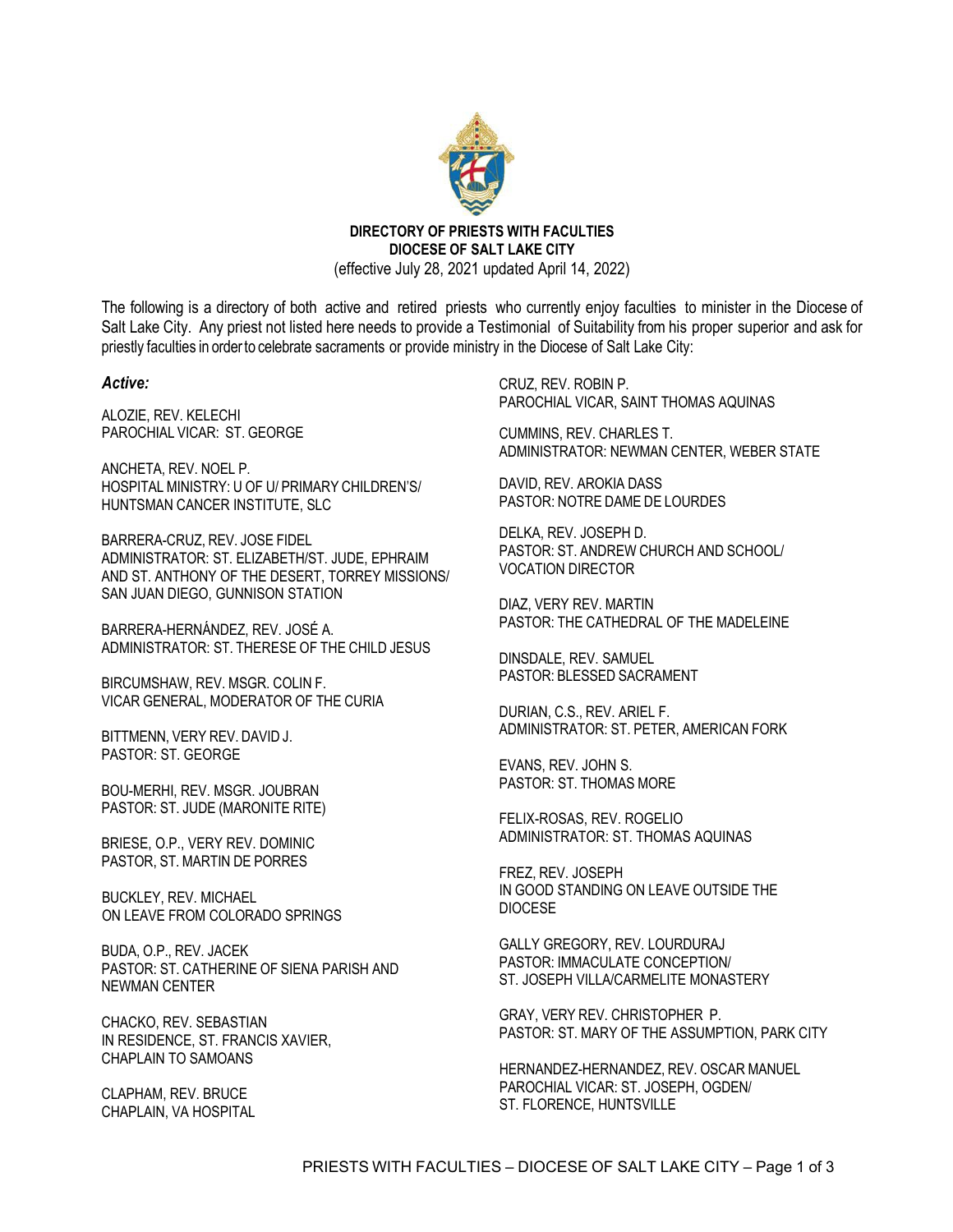IGNACIO. REV. RODELIO S. PAROCHIAL VICAR, ST. MARY OF THE ASSUMPTION, PARK CITY

IWUOHA, REV. ANASTASIUS ADMINISTRATOR: ST. PATRICK, SLC

JORGENSEN, O.P, REV. CODY HYACINTH DIRECTOR OF CAMPUS MINISTRY: ST. CATHERINE OF SIENA PARISH AND NEWMAN CENTER

KAKUMANU, REV. ANIL KUMAR PAROCHIAL VICAR: ST. FRANCIS OF ASSISI

KALVA, REV. SHOWRI RAYALU PASTOR: ST. JAMES THE GREATER

KILEO, ALCP VERY REV. ALBERT NDEPACHIO PASTOR: ST. ANTHONY OF PADUA

KOMAR, REV. ADRIAN PASTOR: CHRIST THE KING

LEONDHAS, REV. EDWARD ADMINISTRATOR: SAINT HELEN

LOPEZ, REV. MARCO T. PASTOR: ST. BRIDGET PARISH/ JOHN BOSCO, HOLY FAMILY AND OUR LADY OF THE LIGHT MISSIONS

MINUTH, O.P., REV. JOSEPH M. PAROCHIAL VICAR: ST. THOMAS AQUINAS/ CHAPLAIN: ST. JEROME NEWMAN CENTER

MONTORO, REV. ROBERTO ADMINISTRATOR: SACRED HEART

MURILLO VENTURA, REV. RAFAEL A. ADMINISTRATOR: ST. MARGUERITE

NGUYEN, REV. TAI PASTOR: OUR LADY OF PERPETUAL HELP

NORMAN, REV. JOHN E. PASTOR: ST. VINCENT DE PAUL

NWOKOCHA, REV. ROWLAND ADMINISTRATOR: ST. PIUS X, MOAB/ ST. JOSEPH, MONTICELLO

OMANA, REV. MAX B. T. CHAPLAIN: CHRIST PRINCE OF PEACE CATHOLIC COMMUNITY

ONTIVEROS, REV. OMAR PASTOR: ST. ANN

PICOS, REV. OSCAR MARTIN PASTOR: ST.MARY, WEST HAVEN

PIRES, VERY REV. FRANCISCO PASTOR: ST. HENRY, BRIGHAM CITY/ SANTA ANA MISSION, TREMONTON

PUDOTA, REV. SHOURAIAH ADMINISTRATOR, SAN FELIPE

RAUSSEO, REV. JOSE PASTOR: SAN ANDRES/ST. PATRICK-EUREKA/ SAN ISIDRO MISSION, ELBERTA

RICHTSTEIG, REV. ERIK PASTOR: ST. AMBROSE

ROLDAN, REV. JORGE PASTOR: OUR LADY OF GUADALUPE, SLC

SANDOVAL, REV. CLARENCE J. PASTOR: ST. ROSE OF LIMA

SANTOS, REV. JOSE EMILIO (JOSHUA) ADMINISTRATOR: ST. JOSEPH, OGDEN/ ST. FLORENCE, HUNTSVILLE

SASA NGANOMO BABISAYONE, REV. SÉBASTIEN ADMINISTRATOR: SS. PETER AND PAUL

SILVA-GALVÁN, REV. ELEAZAR PASTOR: ST. FRANCIS OF ASSISI

SILVA, VERY REV. LANGES J. JUDICIAL VICAR

SKRZYPIEC, REV. ANDRZEJ PASTOR: ST. OLAF

**SOLIS, D.D., THE MOST REVEREND OSCAR A. BISHOP OF SALT LAKE CITY** 

STERNHAGEN, REV. DOMINIC PAROCHIAL VICAR: CATHEDRAL OF THE MADELEINE

TILLEY, REV. STEPHEN M. PASTOR: ST. JOHN THE BAPTIST

TRUJILLO, REV. DAVID PASTOR: ST. JAMES THE JUST, NORTH OGDEN